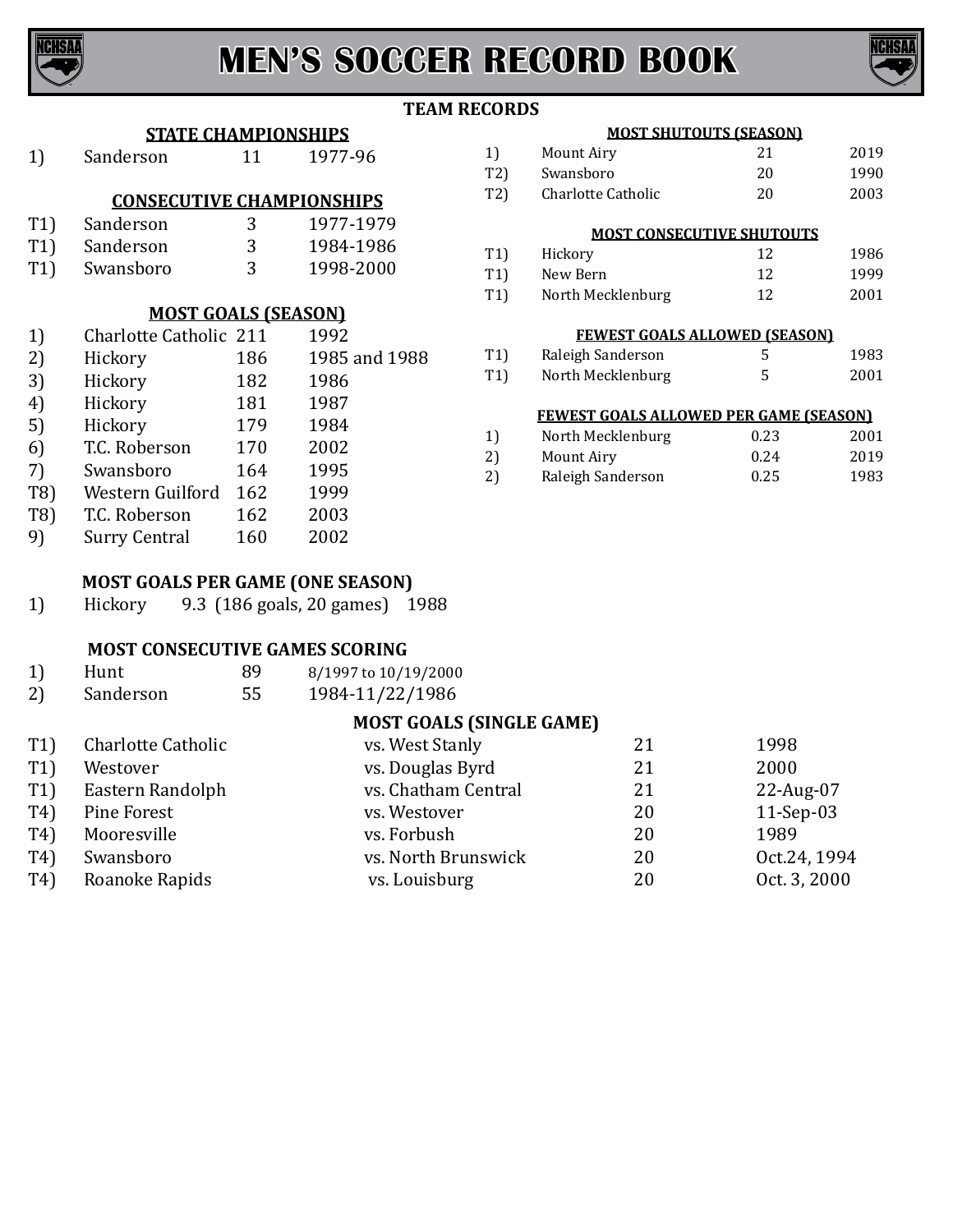

# **MEN'S SOCCER RECORD BOOK**



# **INDIVIDUAL RECORDS MOST GOALS (GAME)**

| 1)                | Matt Smith (Eastern Alamance)        | 11 |      |
|-------------------|--------------------------------------|----|------|
| 2)                | Michael Richardson (Surry Central)   | 10 |      |
| 3)                | Scott Haymond (Hickory)              | 9  |      |
|                   | <b>MOST GOALS (SEASON)</b>           |    |      |
| 1)                | Michael Richardson (Surry Central)   | 92 | 2002 |
| 2)                | Michael Richardson (Surry Central)   | 87 | 2001 |
| 3)                | Maynor Espinoza (Wallace-Rose Hill)  | 84 | 2016 |
| T4)               | Matt Smith (Eastern Alamance)        | 66 | 2003 |
| T4)               | Landon Goodman (Salisbury)           | 66 | 2015 |
| 6)                | Edgar Herrera (South Johnston)       | 65 | 2009 |
| 7)                | Ben Parry (North Stanly)             | 63 | 1993 |
| 8)                | Scott Haymond (Hickory)              | 62 | 1988 |
| 9)                |                                      | 61 | 2014 |
|                   | Maynor Espinoza (Wallace-Rose Hill)  | 60 | 1997 |
| 10)               | Austin Gullett (Manteo)              | 57 |      |
| T11)              | Matt Brown (Olympic)                 | 57 | 2007 |
| T11)              | Mike Melvin (Charlotte Catholic)     | 56 | 1992 |
| T13)              | Austin Alexander (R-S Central)       |    | 2019 |
| T13)              | Charlie Killebrew (Central Davidson) | 56 | 2013 |
| 15)               | Nick Hughes (Franklin Academy)       | 55 | 2015 |
| 16)               | Sappia Venn (Salisbury)              | 54 | 1994 |
| T17)              | Keegan Beasley (Manteo)              | 53 | 2016 |
| T <sub>17</sub> ) | Nik Wilson (Western Alamance)        | 53 | 1997 |
| T <sub>17</sub> ) | Brayan Aguirre (Hendersonville)      | 53 | 2010 |
| T20)              | Carson Neal (Roanoke Rapids)         | 52 | 2017 |
| T20)              | Landon Medina (Mountain Heritage)    | 52 | 2005 |
| T20)              | Keith Kushner (Westover)             | 52 | 1986 |
| T20)              | Raymond Fumo (Parkwood)              | 52 | 2000 |
| T24)              | Jake LoMonaco (North Johnston)       | 51 | 2004 |
| T24)              | Luis Tirado, (Plymouth)              | 51 | 2000 |
| T24)              | Justin Schatz (East Wake)            | 51 | 1997 |
| T24)              | Rob Nance (Hickory)                  | 51 | 1991 |
| T28)              | Brandon LaRose (Westover)            | 50 | 2000 |
| T28)              | Thanh Vo (Hickory)                   | 50 | 1988 |
| T28)              | Loc Vo (Hickory)                     | 50 | 1984 |
| T28)              | Roberto Marroquin (James Kenan)      | 50 | 2001 |
| T28)              | Alex Hinestrosa (Pine Forest)        | 50 | 2003 |
| T28)              | Zach Haines (Southwest Guilford)     | 50 | 2003 |
| T34)              | Brian Husinko (Bunn)                 | 49 | 2016 |
| T34)              | Colin Noone (Cox Mill)               | 49 | 2016 |
| T34)              | Zach Haines (Southwest Guilford)     | 49 | 2002 |
| T34)              | Justin Branch (Apex)                 | 49 | 2000 |
| T34)              | Jeff Cummings (South Iredell)        | 49 | 1991 |
| T39)              | D.C.Carroll (White Oak)              | 48 | 1998 |
| T39)              | Nate Whitehurst (Manteo)             | 48 | 2002 |
| T39)              | Stephen Bickford (Green Hope)        | 48 | 2004 |
| T42)              | Scott Haymond (Hickory)              | 45 | 1987 |
| T42)              | Lewis Propst (Hibriten)              | 45 | 1991 |
| T42)              | Bobby Cardelle (Salisbury)           | 45 | 2013 |
| T <sub>45</sub> ) | Tyson Hichman (West Hendersonville)  | 44 | 2016 |
| T <sub>45</sub> ) | Roy Lassiter (Athens Drive)          | 44 | 1987 |
| T <sub>45</sub> ) | Matt Touchton (Mooresville)          | 44 | 1989 |
| T <sub>45</sub> ) | Tony Blake (Pisgah)                  | 44 | 2004 |
| T <sub>45</sub> ) | Stephen Bickford (Green Hope)        | 44 | 2003 |
|                   |                                      |    |      |

vs. Graham, October 20,2003 (Eastern 14-3) vs. East Surry, October 8, 2001 (Surry Central 17-0) vs. Alexander Central, 1988

| <b>MOST GOALS CAREER</b> |                                       |     |           |  |
|--------------------------|---------------------------------------|-----|-----------|--|
| 1)                       | Maynor Espinoza (Wallace-Rose Hill)   | 214 | 2013-2016 |  |
| 2)                       | Michael Richardson (Surry Central)    | 205 | 2000-02   |  |
| 3)                       | Matt Smith (Eastern Alamance)         | 164 | 2000-03   |  |
| 4)                       | Edgar Herrera (South Johnston         | 158 | 2006-09   |  |
| 5)                       | Brayan Aguirre (Hendersonville)       | 156 | 2007-10   |  |
| 6)                       | Mike Melvin (Charlotte Catholic)      | 153 | 1989-92   |  |
| 7)                       | Carson Neal (Roanoke Rapids)          | 152 | 2014-2017 |  |
| 8)                       | Sappia Venn (Salisbury)               | 151 | 1991-94   |  |
| 9)                       | Zach Haines (Southwest Guilford)      | 149 | 1999-2003 |  |
| 10)                      | Brandon LaRose (Westover)             | 147 | 1998-2001 |  |
| 11)                      | Josh Dickerson (Roanoke Rapids)       | 146 | 1998-2001 |  |
| 12)                      | D.C. Carroll (White Oak)              | 141 | 1996-99   |  |
| 13)                      | Scott Haymond (Hickory)               | 136 | 1985-88   |  |
| 14)                      | Keith Kushner (Fayetteville Westover) | 135 | 1984-86   |  |
| 15)                      | Omar Solis (South Iredell)            | 133 | 2010-13   |  |
| 16)                      | Landon Medina (Mountain Heritage)     | 129 | 2002-05   |  |
| 17)                      | Jeff Cummings (South Iredell)         | 126 | 1988-81   |  |
| 18)                      | Thanh Vo (Hickory)                    | 125 | 1983-86   |  |
| T19)                     | Raymond Fumo (Parkwood)               | 124 | 1997-2000 |  |
| T19                      | Stephen Bickford (Green Hope)         | 124 | 2001-2004 |  |
| 21)                      | Justin Schatz (East Wake)             | 123 | 1994-97   |  |
| T22)                     | Ben Parry (North Stanly)              | 122 | 1990-93   |  |
| T22)                     | Matt Brown (Olympic)                  | 122 | 2004-07   |  |
| 24)                      | Nate Whitehurst (Manteo)              | 121 | 2000-03   |  |
| T25)                     | Jacob Pace (Salisbury)                | 119 | 1996-99   |  |
| T25)                     | Charlie Killebrew (Central Davidson)  | 119 | 2010-13   |  |
| 27)                      | Rob Nance (Hickory)                   | 118 | 1988-91   |  |
| T28)                     | Josh Foltz (North Davidson)           | 115 | 1996-99   |  |
| T28)                     | Lewis Propst (Hibriten)               | 115 | 1988-91   |  |
| T28)                     | Charlie Holt (Hickory)                | 115 | 1989-92   |  |
| 31)                      | Landon Goodman (Salisbury)            | 113 | 2012-15   |  |
| T32)                     | Cory Morgan (Hickory)                 | 112 | 1994-97   |  |
| T32)                     | Thomas Morrow (Pine Forest)           | 112 | 1998-2001 |  |
| 34)                      | Nick Black (Enka)                     | 109 | 1997-2000 |  |
| 35)                      | Bobby Cardelle (Salisbury)            | 105 | 2011-13   |  |
| T36)                     | Matt Touchton (Mooresville)           | 104 | 1986-89   |  |
| T36)                     | Alex Rodriguez (Charles B. Aycock)    | 104 | 2005-08   |  |
| 37)                      | Justin Moose (Statesville)            | 102 | 1998-2001 |  |
|                          |                                       |     |           |  |